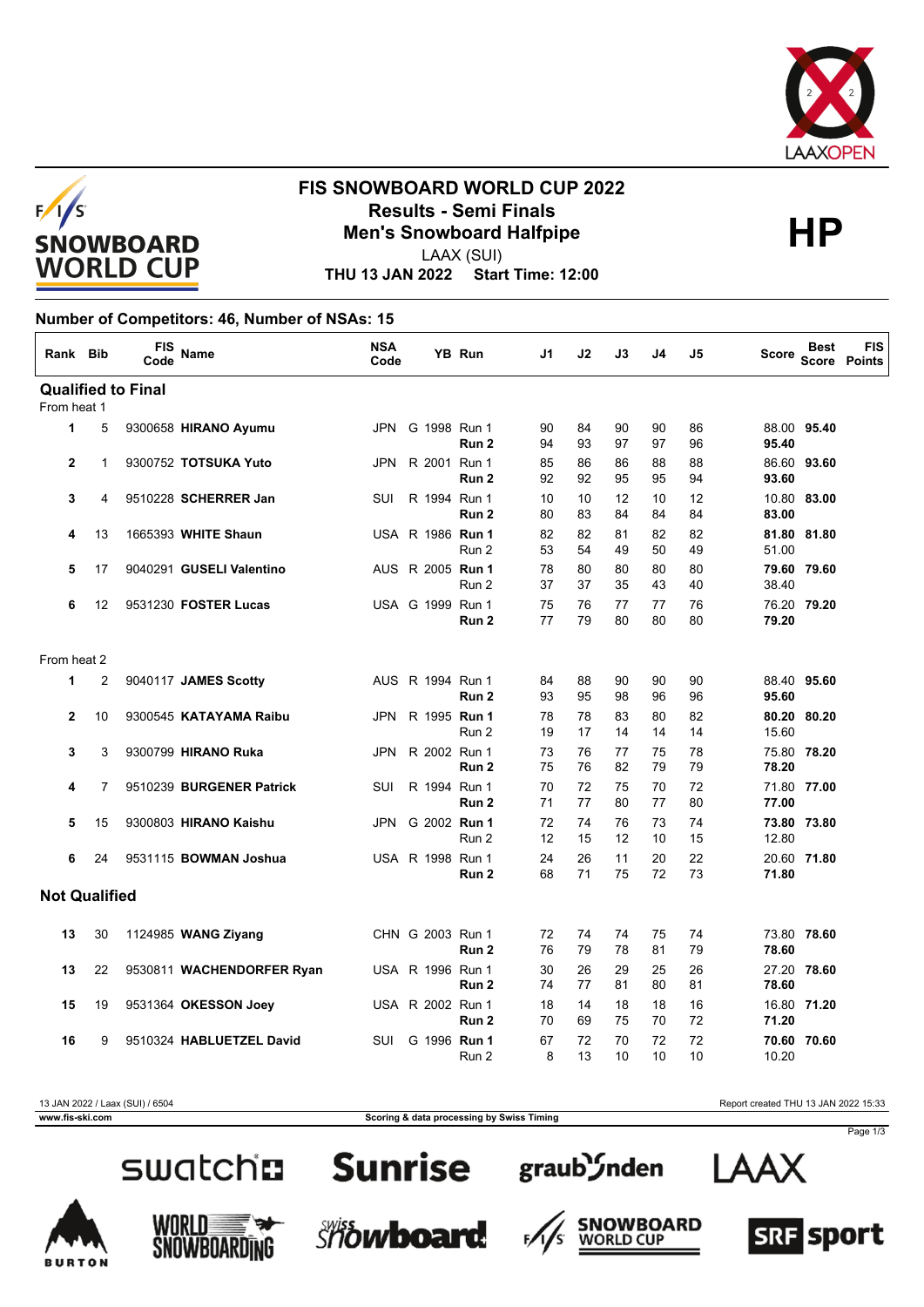



## **FIS SNOWBOARD WORLD CUP 2022 Results - Semi Finals<br>
Men's Snowboard Halfpipe<br>
HP**



LAAX (SUI)

**THU 13 JAN 2022 Start Time: 12:00**

| Rank Bib        |    | FIS<br>Code                     | <b>Name</b>                   | <b>NSA</b><br>Code |                  | YB Run              | J1                                        | J2       | J3       | J4       | J5       | Score                                | Best        | <b>FIS</b><br><b>Score Points</b> |
|-----------------|----|---------------------------------|-------------------------------|--------------------|------------------|---------------------|-------------------------------------------|----------|----------|----------|----------|--------------------------------------|-------------|-----------------------------------|
| 17              | 20 |                                 | 9320213 LEE Chaeun            |                    | KOR R 2006 Run 1 | Run 2               | 69<br>35                                  | 69<br>35 | 72<br>36 | 70<br>45 | 70<br>42 | 38.60                                | 70.00 70.00 |                                   |
| 18              | 26 |                                 | 9510428 ALLENSPACH Elias      | SUI                | G 2001 Run 1     | Run 2               | 63<br>24                                  | 68<br>23 | 71<br>25 | 69<br>27 | 68<br>26 | 25.00                                | 67.80 67.80 |                                   |
| 19              | 37 |                                 | 9101051 GILL Liam             |                    | CAN R 2003 Run 1 | Run 2               | 60<br>62                                  | 64<br>66 | 58<br>68 | 62<br>71 | 62<br>69 | 67.20                                | 61.20 67.20 |                                   |
| 20              | 29 |                                 | 9190385 TOURKI Liam           |                    | FRA R 1999 Run 1 | Run 2               | 20<br>57                                  | 18<br>65 | 13<br>66 | 15<br>68 | 16<br>64 | 64.00                                | 16.40 64.00 |                                   |
| 21              | 25 |                                 | 9510510 HASLER Jonas          | SUI                | R 2006 Run 1     | Run 2               | 61<br>60                                  | 63<br>61 | 65<br>63 | 60<br>63 | 66<br>65 | 62.40                                | 63.00 63.00 |                                   |
| 22              | 43 |                                 | 1124969 GAO Hongbo            |                    | CHN R 2000 Run 1 | Run 2               | 64<br>10                                  | 61<br>13 | 61<br>9  | 63<br>8  | 61<br>11 | 10.20                                | 62.00 62.00 |                                   |
| 23              | 23 |                                 | 9200133 LECHNER Christoph     |                    | GER R 2000 Run 1 | Run 2               | 60<br>14                                  | 62<br>19 | 60<br>15 | 60<br>17 | 62<br>15 | 60.80<br>16.00                       | 60.80       |                                   |
| 24              | 36 | 1124957 GU Ao                   |                               |                    | CHN R 1999 Run 1 | Run 2               | 55<br>56                                  | 56<br>59 | 52<br>62 | 57<br>59 | 58<br>59 | 55.60<br>59.00                       | 59.00       |                                   |
| 25              | 27 |                                 | 9531302 COYNE Jack            |                    | USA R 2002 Run 1 | Run 2               | 52<br>50                                  | 60<br>60 | 58<br>61 | 58<br>60 | 60<br>61 | 57.60<br>58.40                       | 58.40       |                                   |
| 26              | 31 |                                 | 7535030 VITO III Louis Philip | ITA                | G 1988 Run 1     | Run 2               | 45<br>55                                  | 57<br>59 | 57<br>60 | 53<br>58 | 56<br>58 | 53.60<br>58.00                       | 58.00       |                                   |
| 27              | 14 |                                 | 9100194 LIVINGSTON Derek      |                    | CAN G 1991 Run 1 | Run 2               | 57<br>30                                  | 55<br>29 | 56<br>33 | 62<br>38 | 53<br>39 | 56.60<br>33.80                       | 56.60       |                                   |
| 28              | 35 |                                 | 9510386 IVANOV Victor         | SUI                | R 1999 Run 1     | Run 2               | 43<br>17                                  | 58<br>16 | 55<br>10 | 55<br>8  | 54<br>8  | 53.00<br>11.80                       | 53.00       |                                   |
| 29              | 28 |                                 | 1274973 O CONNOR Seamus       | IRL                | R 1997 Run 1     | Run 2               | 48<br>46                                  | 47<br>51 | 53<br>58 | 52<br>54 | 52<br>55 | 52.80                                | 50.40 52.80 |                                   |
| 30              | 41 |                                 | 1124970 FAN Xiaobing          |                    | CHN R 2001 Run 1 | Run 2               | 55<br>10                                  | 56<br>11 | 50<br>10 | 50<br>9  | 50<br>12 | 10.40                                | 52.20 52.20 |                                   |
| 31              | 39 |                                 | 9480723 LENCHEVSKIY Yaroslav  |                    | RUS R 2002 Run 1 | Run 2               | 50<br>9                                   | 54<br>11 | 50<br>12 | 50<br>12 | 50<br>11 | 50.80<br>11.00                       | 50.80       |                                   |
| 32              | 45 |                                 | 1084977 TEIXEIRA Augustinho   |                    | BRA G 2005 Run 1 | Run 2               | 42<br>52                                  | 44<br>52 | 40<br>51 | 41<br>44 | 40<br>43 | 48.40                                | 41.40 48.40 |                                   |
| 33              | 34 |                                 | 9560193 STANTE Tit            |                    | SLO G 1998 Run 1 | Run 2               | 5<br>50                                   | 8<br>50  | 8<br>47  | 5<br>45  | 8<br>48  | 48.00                                | 6.80 48.00  |                                   |
| 34              | 32 |                                 | 9320198 KIM Kangsan           |                    | KOR R 2004 Run 1 | Run 2               | 46<br>39                                  | 50<br>41 | 45<br>40 | 45<br>42 | 46<br>43 | 46.40<br>41.00                       | 46.40       |                                   |
| 35              | 33 |                                 | 9200190 LECHNER Florian       |                    | GER R 2005 Run 1 | Run 2               | 44<br>42                                  | 45<br>45 | 45<br>46 | 44<br>46 | 44<br>46 | 45.00                                | 44.40 45.00 |                                   |
| 36              | 44 |                                 | 9200189 SCHROTT Mark          |                    | GER G 2004 Run 1 | Run 2               | 40<br>42                                  | 40<br>48 | 40<br>44 | 35<br>37 | 38<br>41 | 42.40                                | 38.60 42.40 |                                   |
| 37              | 47 |                                 | 9120013 LI Zhuolin            | CHN                |                  | 2000 Run 1<br>Run 2 | 38<br>21                                  | 42<br>21 | 42<br>22 | 40<br>29 | 40<br>21 | 22.80                                | 40.40 40.40 |                                   |
| www.fis-ski.com |    | 13 JAN 2022 / Laax (SUI) / 6504 |                               |                    |                  |                     | Scoring & data processing by Swiss Timing |          |          |          |          | Report created THU 13 JAN 2022 15:33 |             |                                   |



I A A

Page 2/3

# swatch**a**





graub<sup>3</sup>/nden